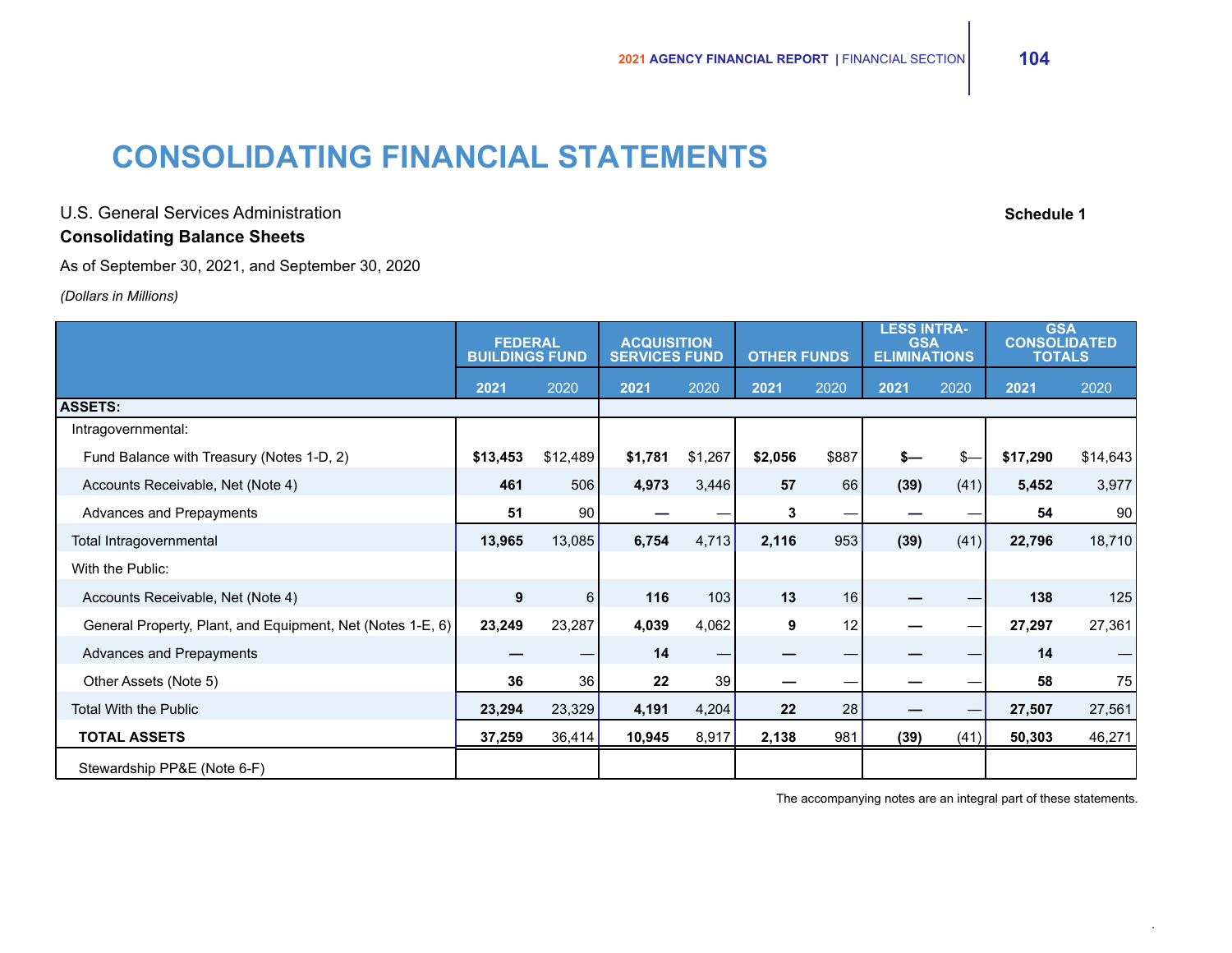# **Consolidating Balance Sheets (continued)**

For the Fiscal Years Ended September 30, 2021, and September 30, 2020

*(Dollars in Millions)*

|                                                        | <b>FEDERAL</b><br><b>BUILDINGS FUND</b> |       | <b>ACQUISITION</b><br><b>SERVICES FUND</b> |       | <b>OTHER FUNDS</b> |      | <b>LESS INTRA-</b><br><b>GSA</b><br><b>ELIMINATIONS</b> |      | <b>GSA</b><br><b>CONSOLIDATED</b><br><b>TOTALS</b> |       |
|--------------------------------------------------------|-----------------------------------------|-------|--------------------------------------------|-------|--------------------|------|---------------------------------------------------------|------|----------------------------------------------------|-------|
|                                                        | 2021                                    | 2020  | 2021                                       | 2020  | 2021               | 2020 | 2021                                                    | 2020 | 2021                                               | 2020  |
| <b>LIABILITIES:</b>                                    |                                         |       |                                            |       |                    |      |                                                         |      |                                                    |       |
| Intragovernmental:                                     |                                         |       |                                            |       |                    |      |                                                         |      |                                                    |       |
| <b>Accounts Payable</b>                                | 1,101                                   | 1,131 | 39                                         | 40    | 41                 | 45   | (39)                                                    | (41) | 1,142                                              | 1,175 |
| Advances From Others and Deferred Revenue              |                                         |       |                                            |       | 45                 | 47   |                                                         |      | 45                                                 | 48    |
| Other Liabilities (Note 9)                             | 22                                      | 21    | 13                                         | 14    | 26                 | 60   |                                                         |      | 61                                                 | 95    |
| Total Intragovernmental                                | 1,123                                   | 1,152 | 52                                         | 55    | 112                | 152  | (39)                                                    | (41) | 1,248                                              | 1,318 |
| With the Public:                                       |                                         |       |                                            |       |                    |      |                                                         |      |                                                    |       |
| Accounts Payable                                       | 934                                     | 1,023 | 4,524                                      | 3,012 | 8                  | 8    |                                                         |      | 5,466                                              | 4,043 |
| Federal Debt and Interest Payable                      | 661                                     | 664   |                                            |       |                    |      |                                                         |      | 661                                                | 664   |
| Federal Employee Benefits Payable                      | 134                                     | 132   | 73                                         | 80    | 71                 | 63   |                                                         |      | 278                                                | 275   |
| Environmental and Disposal Liabilities (Notes 6, 10-B) | 1,892                                   | 1,917 |                                            |       | 20                 | 43   |                                                         |      | 1,912                                              | 1,960 |
| Advances From Others and Deferred Revenue              | 11                                      | 12    |                                            |       |                    | —    |                                                         |      | 11                                                 | 12    |
| Other Liabilities (Note 9)                             | 714                                     | 629   | 23                                         | 22    | 41                 | 43   |                                                         |      | 778                                                | 694   |
| <b>Total With the Public</b>                           | 4,346                                   | 4,377 | 4,620                                      | 3,114 | 140                | 157  |                                                         |      | 9,106                                              | 7,648 |
| <b>TOTAL LIABILITIES (Note 11)</b>                     | 5,469                                   | 5,529 | 4,672                                      | 3,169 | 252                | 309  | (39)                                                    | (41) | 10,354                                             | 8,966 |
| Commitments and Contingencies (Note 10)                |                                         |       |                                            |       |                    |      |                                                         |      |                                                    |       |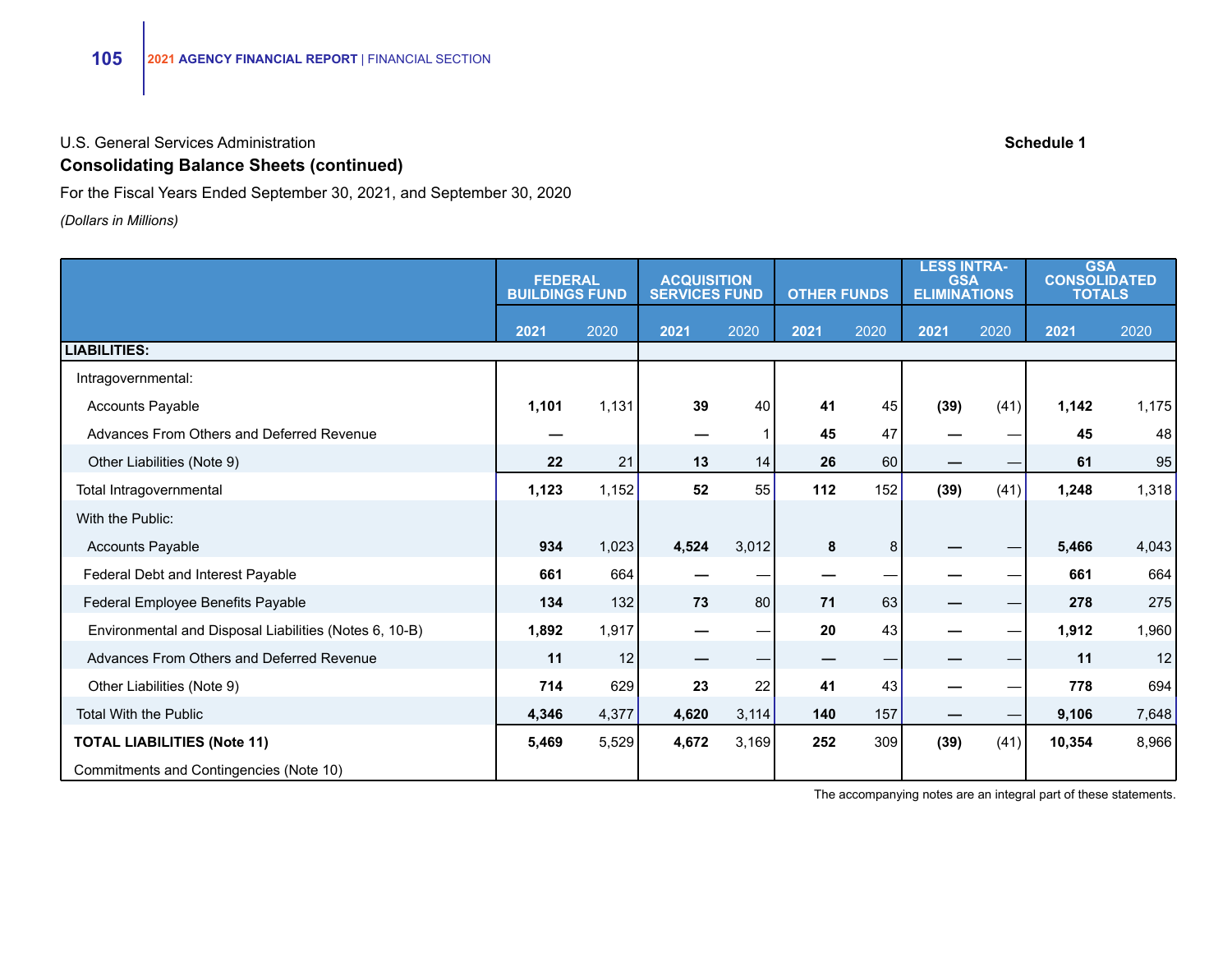U.S. General Services Administration **Schedule 1**

# **Consolidating Balance Sheets (continued)**

For the Fiscal Years Ended September 30, 2021, and September 30, 2020

#### *(Dollars in Millions)*

|                                                                                                   | <b>FEDERAL</b><br><b>BUILDINGS FUND</b> |          | <b>ACQUISITION</b><br><b>SERVICES FUND</b> |         | <b>OTHER FUNDS</b> |       | <b>LESS INTRA-GSA</b><br><b>ELIMINATIONS</b> |                 | <b>GSA</b><br><b>CONSOLIDATED</b><br><b>TOTALS</b> |          |
|---------------------------------------------------------------------------------------------------|-----------------------------------------|----------|--------------------------------------------|---------|--------------------|-------|----------------------------------------------|-----------------|----------------------------------------------------|----------|
|                                                                                                   | 2021                                    | 2020     | 2021                                       | 2020    | 2021               | 2020  | 2021                                         | 2020            | 2021                                               | 2020     |
| <b>NET POSITION:</b>                                                                              |                                         |          |                                            |         |                    |       |                                              |                 |                                                    |          |
| Unexpended Appropriations - Funds Other Than Those From<br><b>Dedicated Collections</b>           | 405                                     | 533      |                                            |         | 1,567              | 400   |                                              | —               | 1,972                                              | 933      |
| <b>Total Unexpended Appropriations</b>                                                            | 405                                     | 533      |                                            |         | 1,567              | 400   |                                              | —               | 1,972                                              | 933      |
| Cumulative Results of Operations - Funds From Dedicated<br>Collections (Note 14)                  |                                         |          |                                            |         | 173                | 138   | 4                                            | 4               | 177                                                | 142      |
| Cumulative Results of Operations - Funds Other Than Those<br>From Dedicated Collections (Note 14) | 31.385                                  | 30,352   | 6,273                                      | 5,748   | 146                | 134   | (4)                                          | (4)             | 37,800                                             | 36,230   |
| <b>Total Cumulative Results of Operations</b>                                                     | 31,385                                  | 30,352   | 6,273                                      | 5,748   | 319                | 272   |                                              | $\qquad \qquad$ | 37,977                                             | 36,372   |
| TOTAL NET POSITION                                                                                | 31.790                                  | 30,885   | 6,273                                      | 5,748   | 1.886              | 672   |                                              | –               | 39.949                                             | 37,305   |
| TOTAL LIABILITIES & NET POSITION                                                                  | \$37.259                                | \$36.414 | \$10.945                                   | \$8,917 | \$2.138            | \$981 | \$(39)                                       | \$(41)          | \$50,303                                           | \$46,271 |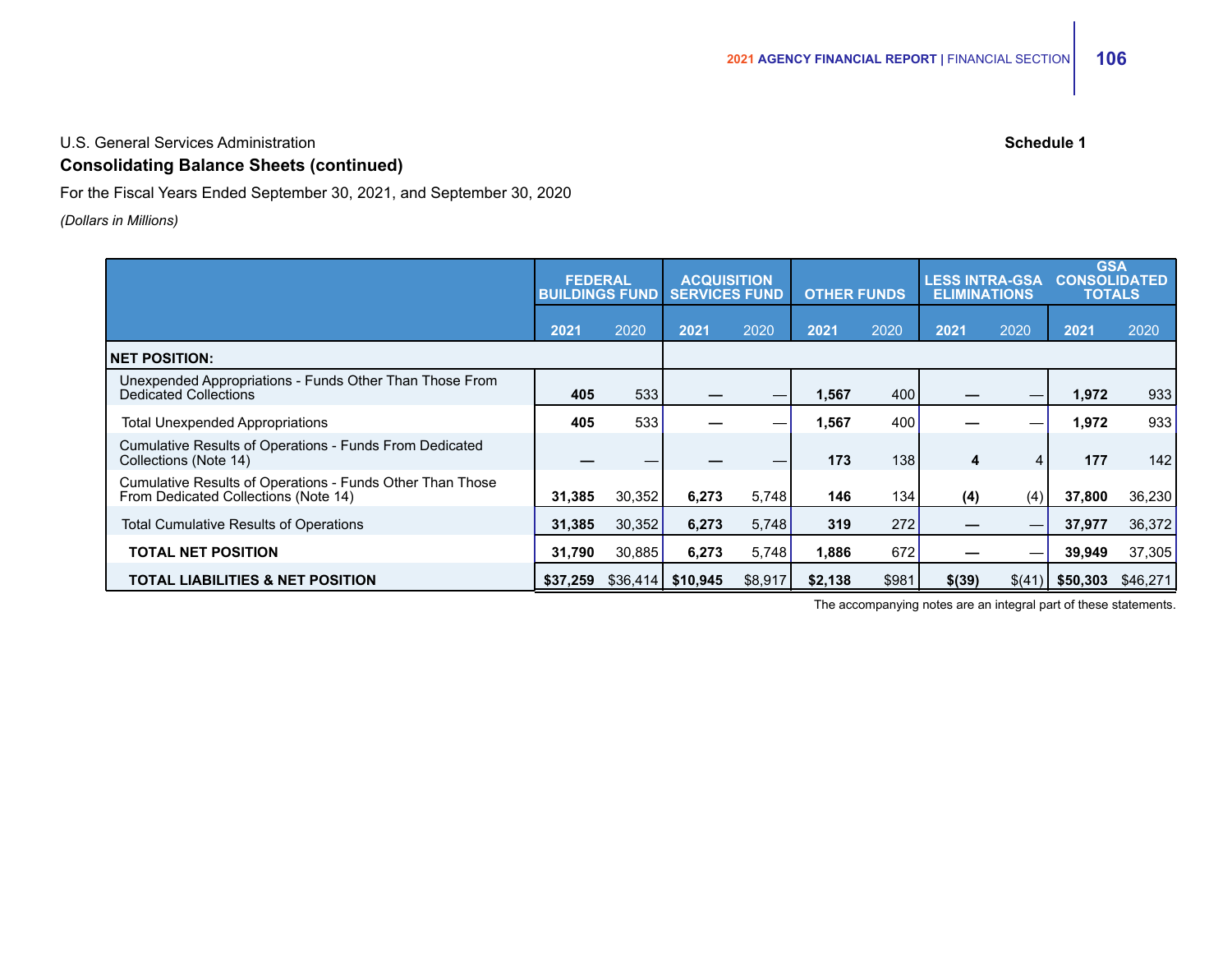#### U.S. General Services Administration **Schedule 2** and Schedule 2 **Consolidating Statements of Net Cost**

For the Fiscal Years Ended September 30, 2021 and September 30, 2020 *(Dollars in Millions)*

|                                                            |                 | 2021            |                                                                         |                 |                 |                                                                         |  |  |  |
|------------------------------------------------------------|-----------------|-----------------|-------------------------------------------------------------------------|-----------------|-----------------|-------------------------------------------------------------------------|--|--|--|
|                                                            | <b>Revenues</b> | <b>Expenses</b> | <b>Net</b><br><b>Revenues</b><br>from<br>(Cost of)<br><b>Operations</b> | <b>Revenues</b> | <b>Expenses</b> | <b>Net</b><br><b>Revenues</b><br>from<br>(Cost of)<br><b>Operations</b> |  |  |  |
| <b>MANAGE BUILDING OPERATIONS (FEDERAL BUILDINGS FUND)</b> |                 |                 |                                                                         |                 |                 |                                                                         |  |  |  |
| <b>Building Operations -</b><br>Government Owned           | \$5,377         | \$4,451         | \$926                                                                   | \$5,490         | \$4,929         | \$561                                                                   |  |  |  |
| <b>Building Operations -</b><br>Leased                     | 6,531           | 6,679           | (148)                                                                   | 6,678           | 6,803           | (125)                                                                   |  |  |  |
| Subtotal                                                   | 11,908          | 11,130          | 778                                                                     | 12,168          | 11,732          | 436                                                                     |  |  |  |
| PROVIDE ACQUISITION SERVICES (ACQUISITION SERVICES FUND)   |                 |                 |                                                                         |                 |                 |                                                                         |  |  |  |
| General Supplies and<br>Services                           | 1,359           | 1,360           | (1)                                                                     | 1,374           | 1,372           | $\overline{2}$                                                          |  |  |  |
| Travel, Transportation, and<br>Logistics                   | 2,195           | 1,864           | 331                                                                     | 2.112           | 1,907           | 205                                                                     |  |  |  |
| Information Technology                                     | 1,650           | 1,560           | 90                                                                      | 1.837           | 1.779           | 58                                                                      |  |  |  |
| <b>Assisted Acquisition</b><br>Services                    | 14,482          | 14,360          | 122                                                                     | 11,418          | 11,339          | 79                                                                      |  |  |  |
| Professional Services and<br>Human Capital                 | 111             | 99              | 12                                                                      | 105             | 89              | 16                                                                      |  |  |  |
| <b>Other Programs</b>                                      | 167             | 256             | (89)                                                                    | 142             | 250             | (108)                                                                   |  |  |  |
| Subtotal                                                   | 19,964          | 19,499          | 465                                                                     | 16,988          | 16,736          | 252                                                                     |  |  |  |
| <b>WORKING CAPITAL FUND AND GENERAL PROGRAMS</b>           |                 |                 |                                                                         |                 |                 |                                                                         |  |  |  |
| <b>Working Capital Fund</b>                                | 701             | 724             | (23)                                                                    | 695             | 707             | (12)                                                                    |  |  |  |
| <b>Other General Funds</b>                                 | 43              | 384             | (341)                                                                   | 39              | 363             | (324)                                                                   |  |  |  |
| Subtotal                                                   | 744             | 1,108           | (364)                                                                   | 734             | 1,070           | (336)                                                                   |  |  |  |
| <b>INTRA-GSA ELIMINATIONS</b>                              |                 |                 |                                                                         |                 |                 |                                                                         |  |  |  |
| Less: Intra-GSA<br>Eliminations                            | 932             | 968             | (36)                                                                    | 925             | 957             | (32)                                                                    |  |  |  |
| <b>GSA Consolidated Totals</b>                             | \$31,684        | \$30,769        | \$915                                                                   | \$28,965        | \$28,581        | \$384                                                                   |  |  |  |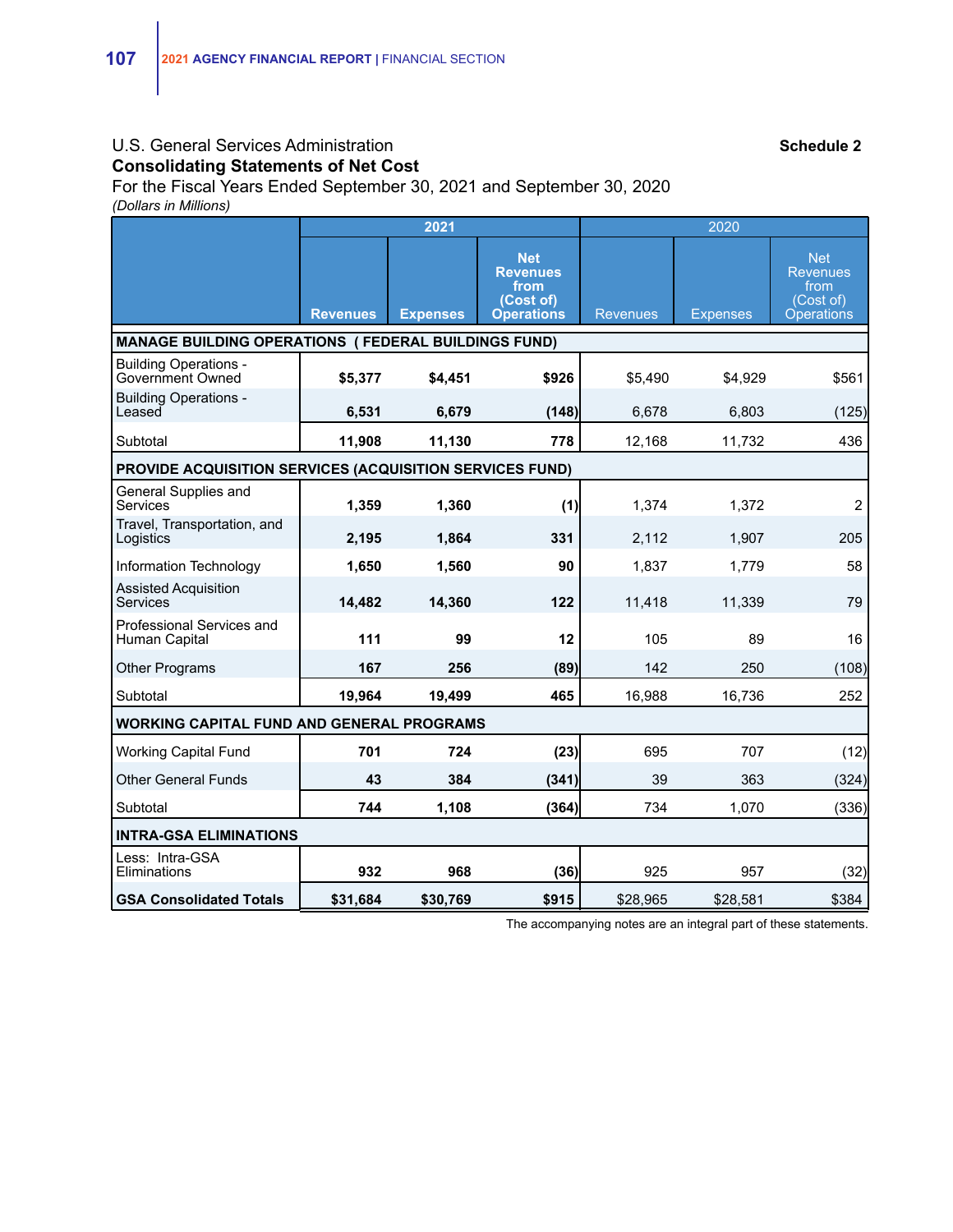#### U.S. General Services Administration **Schedule 3** and Schedule 3

## **Consolidating Statements of Changes in Net Position**

For the Fiscal Years Ended September 30, 2021 and September 30, 2020

#### *(Dollars in Millions)*

|                                                                               | <b>Federal Buildings</b><br><b>Fund</b> |          | <b>Acquisition</b><br><b>Services Fund</b> |                               | <b>Other Funds</b> |       | Less:<br><b>Intra-GSA</b><br><b>Eliminations</b> |      | <b>GSA Consolidated</b><br><b>Totals</b> |          |
|-------------------------------------------------------------------------------|-----------------------------------------|----------|--------------------------------------------|-------------------------------|--------------------|-------|--------------------------------------------------|------|------------------------------------------|----------|
|                                                                               | 2021                                    | 2020     | 2021                                       | 2020                          | 2021               | 2020  | 2021                                             | 2020 | 2021                                     | 2020     |
| <b>BEGINNING BALANCE OF NET POSITION</b>                                      |                                         |          |                                            |                               |                    |       |                                                  |      |                                          |          |
| <b>Unexpended Appropriations</b>                                              | \$533                                   | \$338    | $s-$                                       | \$-                           | \$400              | \$342 | \$—                                              | \$-  | \$933                                    | \$680    |
| <b>Cumulative Results of Operations</b>                                       | 30,352                                  | 29,754   | 5,748                                      | 5,454                         | 272                | 320   |                                                  |      | 36,372                                   | 35,528   |
| <b>Net Position Beginning Balance</b>                                         | 30,885                                  | 30,092   | 5,748                                      | 5,454                         | 672                | 662   |                                                  |      | 37,305                                   | 36,208   |
| <b>CHANGES IN UNEXPENDED APPROPRIATIONS</b>                                   |                                         |          |                                            |                               |                    |       |                                                  |      |                                          |          |
| Appropriations Received                                                       | —                                       | 275      |                                            |                               | 1,449              | 306   |                                                  |      | 1,449                                    | 581      |
| <b>Appropriations Used</b>                                                    | (127)                                   | (72)     |                                            | -                             | (276)              | (247) |                                                  |      | (403)                                    | (319)    |
| Appropriations Adjustments and Transfers<br>(To) From Other Agencies or Funds | (1)                                     | (8)      |                                            |                               | (6)                | (1)   |                                                  |      | (7)                                      | (9)      |
| <b>Net Change in Unexpended</b><br><b>Appropriations</b>                      | (128)                                   | 195      |                                            |                               | 1,167              | 58    |                                                  |      | 1,039                                    | 253      |
| <b>RESULTS OF OPERATIONS</b>                                                  |                                         |          |                                            |                               |                    |       |                                                  |      |                                          |          |
| Net Revenues From (Cost of) Operations                                        | 778                                     | 436      | 465                                        | 252                           | (364)              | (336) | (36)                                             | (32) | 915                                      | 384      |
| Appropriations Used (Note 1-C)                                                | 127                                     | 72       | —                                          | $\overbrace{\phantom{13333}}$ | 276                | 247   | —                                                | —    | 403                                      | 319      |
| Non-Exchange Revenue (Notes 1-C, 1-D)                                         | 17                                      | 1        |                                            |                               | 79                 | 78    |                                                  |      | 96                                       | 79       |
| Imputed Financing Provided By Others                                          | 62                                      | 57       | 42                                         | 38                            | 79                 | 33    | 36                                               | 32   | 147                                      | 96       |
| Transfers of Financing Sources (To) From<br>the U.S. Treasury                 |                                         |          | (3)                                        | (10)                          | (7)                | (68)  |                                                  |      | (10)                                     | (78)     |
| Transfers of Net Assets and Liabilities<br>(To) From Other Federal Agencies   | 49                                      | 32       | 21                                         | 14                            |                    |       |                                                  |      | 70                                       | 46       |
| Other                                                                         |                                         |          |                                            | -                             | (16)               | (2)   |                                                  |      | (16)                                     | (2)      |
| Net Change in Cumulative Results of<br><b>Operations</b>                      | 1,033                                   | 598      | 525                                        | 294                           | 47                 | (48)  |                                                  |      | 1.605                                    | 844      |
| <b>ENDING BALANCE OF NET POSITION</b>                                         |                                         |          |                                            |                               |                    |       |                                                  |      |                                          |          |
| Unexpended Appropriations                                                     | 405                                     | 533      |                                            |                               | 1,567              | 400   |                                                  |      | 1,972                                    | 933      |
| <b>Cumulative Results of Operations</b>                                       | 31,385                                  | 30,352   | 6,273                                      | 5,748                         | 319                | 272   |                                                  |      | 37,977                                   | 36,372   |
| <b>Net Position Ending Balance</b>                                            | \$31.790                                | \$30.885 | \$6.273                                    | \$5,748                       | \$1.886            | \$672 | $s-$                                             | \$-  | \$39.949                                 | \$37.305 |